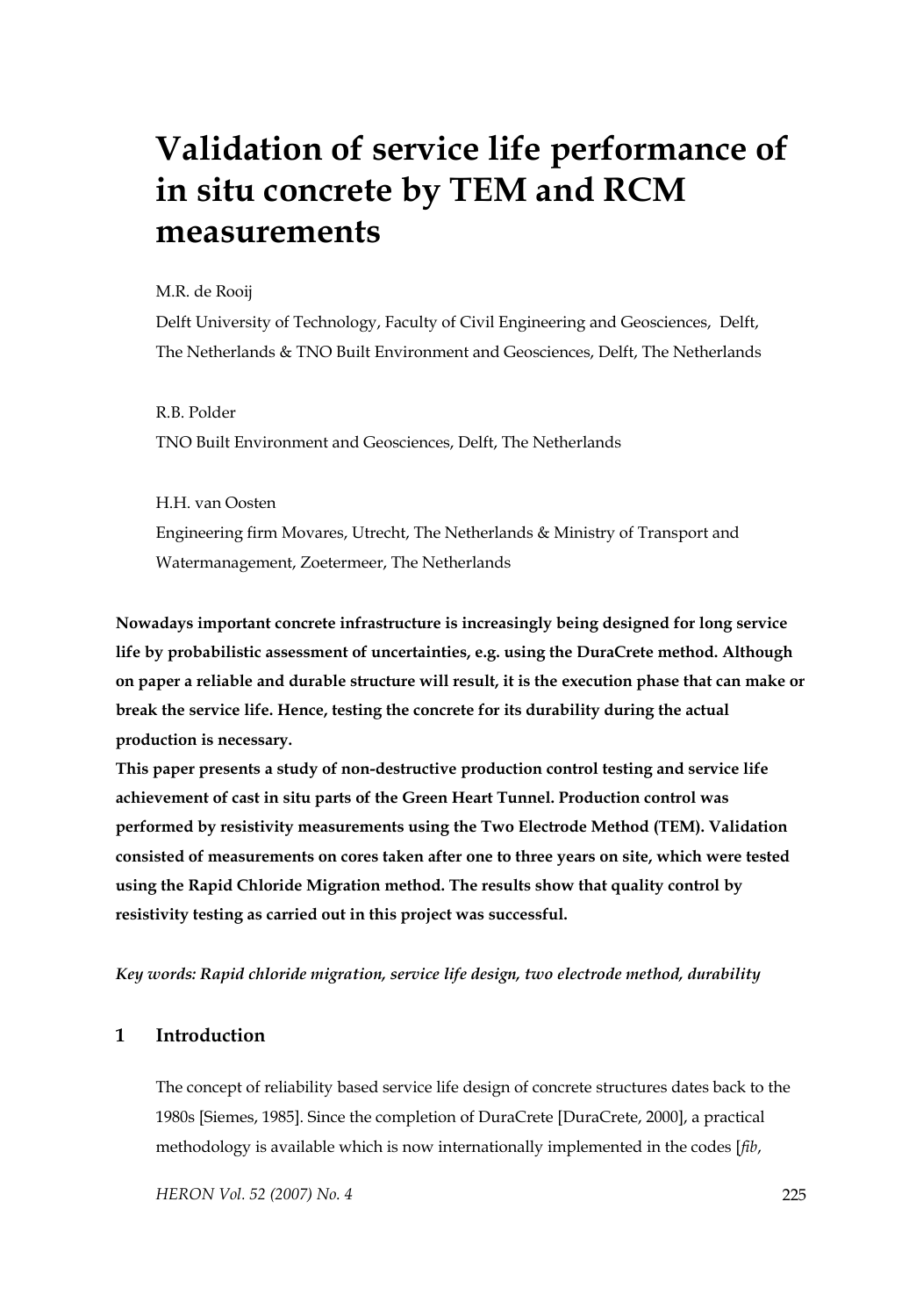2006]. Important concrete infrastructure is increasingly being designed for long service life. Service life calculations in the design phase are necessarily based on modelling of degradation processes and testing of trial concrete mixes. On paper a reliable and durable structure can result, while it is actually in the execution phase that the service life of a structure is realized. Thus, during the execution phase some form of testing for durability of the concrete from the actual production is needed. However, the tests that are used to determine the durability properties during the design phase as e.g. the Rapid Chloride Migration (RCM) test, are too slow and too expensive for application during the execution phase. In the production phase faster, cheaper and preferably non-destructive tests are favoured to check on durability.

This paper presents a validation study of a non-destructive test method for durability properties of concrete during production. This so called Two Electrode Method (TEM) is based on resistivity principles.

# **2 Green Heart Tunnel and its service life design**

The Green Heart Tunnel (GHT) is a bored concrete tunnel half way between Rotterdam and Amsterdam in the High Speed train Link (HSL) between Amsterdam and Brussels. It has a length of about 8.6 km, with the main tunnel constructed by boring a single tube of 14 m inner diameter, with a lining of precast concrete segments. The ramps, sidewalls, rail beds, safety kerbs and the center wall as well as three ventilator shafts and two technical buildings were cast in situ. Fig. 1 provides a longitudinal as well as a transverse cross section. The tunnel runs approximately North-South.

The client, Project Organisatie HSL, required a technical service life of 100 years for the Green Heart Tunnel, to be demonstrated by a (quantitative) service life assessment. All known deterioration mechanisms had to be considered, including ASR and reinforcement corrosion due to carbonation and chloride ingress. Chloride exposure had to be based on seawater, considering possible leakage of ground water, which is presently brackish but in the future may become more saline.

The demonstration part of the technical service life during the design phase is not part of this paper. However, for the remainder of the paper it is useful to refresh certain principles. A service life demand of 100 years by itself has no meaning, because it does not describe what the structure still should be capable of after 100 years: should it just still be there, but its use is to the personal risk of the traveller, or should it be capable of handling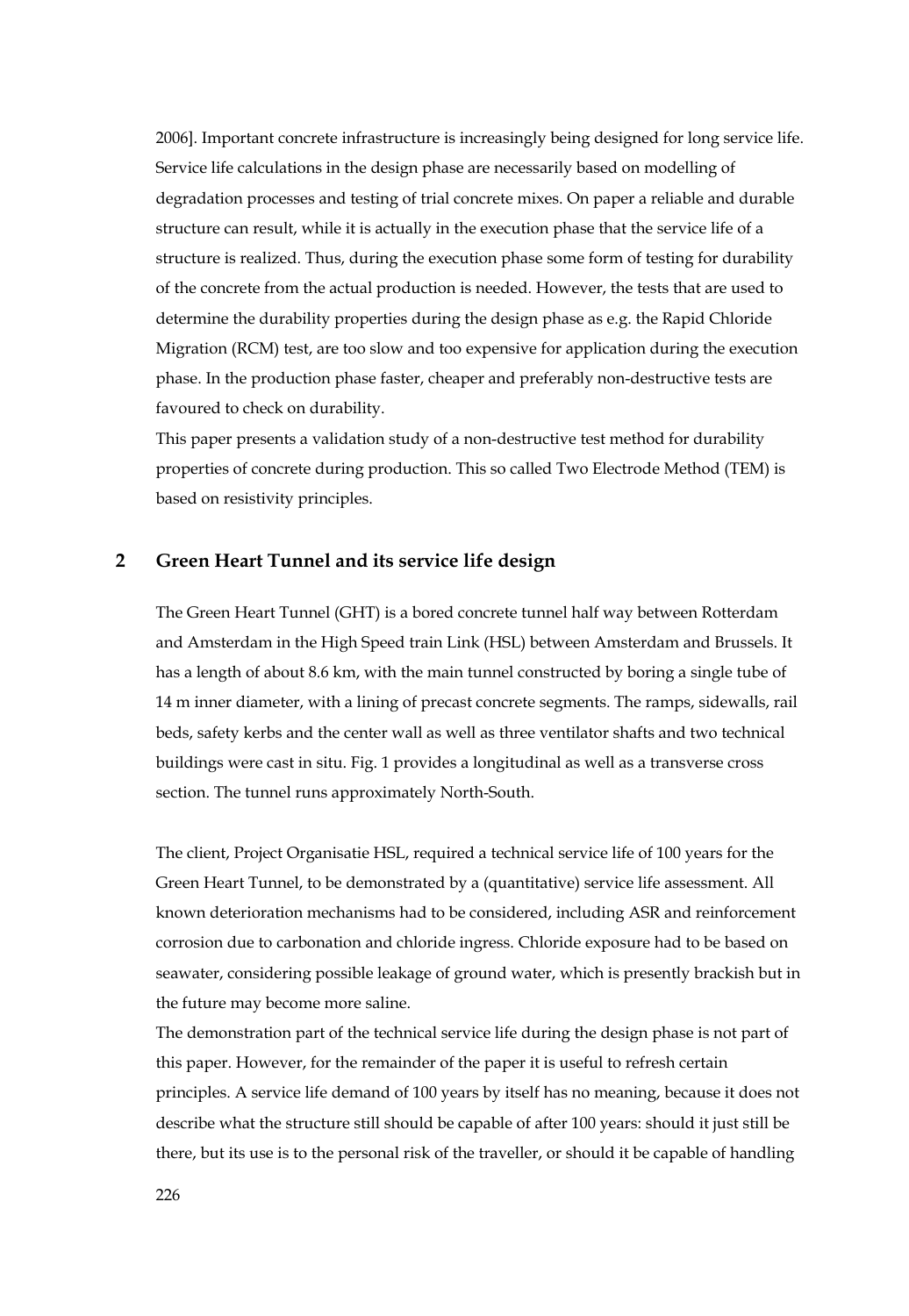twice the amount of weight of a loaded freight train from what it was originally designed for? In short, we need to agree on limit states. How much carbon dioxide or chloride is allowed near the outer reinforcement, for instance, when we are considering corrosion? Once we have these limit states we have something to design for and to check on.



*Figure 1: Green Heart Tunnel, schematic longitudinal cross section of Ramp, Cut & Cover part and Bored tunnel (top) and schematic transverse cross section with center wall, kerbs, floor and wall inside the cut & cover part (bottom)* 

Next important point in a service life assessment is the necessity of models. Since we are considering something in the future, we need models that can predict that future for us. Naturally the models should be correct, but unfortunately our current knowledge level is not capable of explaining all phenomena in all their details and complexity. Upon increasing our knowledge on e.g. degradation processes, it will be sure that our models will improve during the service life of a structure. The best thing at the moment is to agree on the use of certain models in the design phase and use these models to validate the durability of the structure.

These steps have all been followed in the assessment of the Green Hart Tunnel. Limit states were set in two ranges: for the ultimate limit state (ULS) the reliability index was set at 3.8; for the serviceability limit state (SLS) the reliability index was set at 1.8. Using DuraCrete and its state-of-the-art degradation models specific requirements could be derived from the structural design concept. This resulted in: a minimum chloride diffusivity of 5\*10-12  $m^2$ /s, to be tested using the RCM method at 28 days [NT Build 492, 1999]; a minimum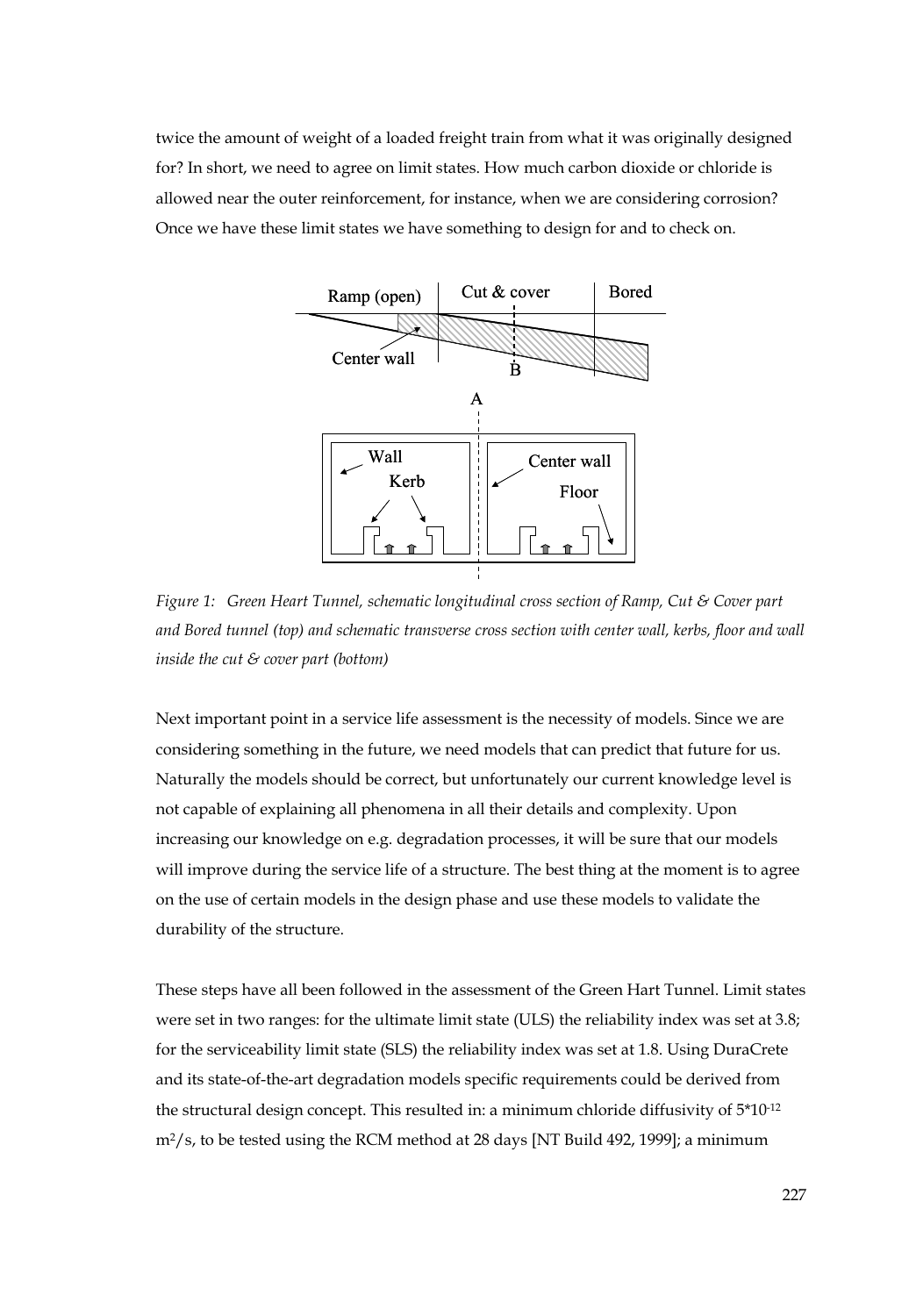cover depth of 45 mm (35 mm in kerbs, 50 mm if non-inspectable); and the in-situ concrete should be made with blast furnace slag cement with a high slag content, CEM III/B. On the basis of these requirements trial mixes were made in order to check the concrete properties for a.o. diffusivity. The contractor, Bouygues-Koop (B/K), asked TNO to assist in meeting these requirements. Several mixes were found to produce RCM values between 3 and 4 \*10-12 m2/s at 28 days. The final mixes that have been used were based on 360 to 400 kg CEM III/B LH HS (blast furnace slag cement with c. 75% slag) per cubic meter, a w/c ratio of 0.44 and maximum aggregate size of 32 mm.

Although it had been shown in the design phase that the chosen concrete mixtures could be made with an RCM-value below the maximum specified value (here  $5*10^{-12}$  m<sup>2</sup>/s), in the production phase the contractor needed to make sure this was indeed maintained. Based on a general correlation between inverse resistivity and chloride transport in concrete [DuraCrete, 2000; Polder, 1997], B/K proposed to test the quality of day-to-day production concrete with regard to durability by measuring its electrical resistivity using a method known as Two Electrode Method (TEM) [DuraCrete, 2000; Polder, 2001]. TEM testing would be performed on the control cubes made at the production site for 28 days strength verification, hydrated under water. The general correlation between inverse TEM and RCM is illustrated in Fig. 2 for a range of concrete mixes (including various binders) at a range of ages, tested at TNO. Various literature sources provide similar correlations [DuraCrete, 2000; Gehlen, 2000].

Through this correlation a minimum value for TEM has been deduced, that relates to the maximum allowed value for RCM. In this correlation also the coefficient of variance (COV) in the TEM results is taken into account. In other words, the production of a consistently high quality of concrete is rewarded by accepting a lower minimum TEM value. As a final safety measure in terms of durability, the contractor aimed at producing concrete with a maximum 28 days RCM-value of  $3.5*10<sup>-12</sup> m<sup>2</sup>/s$ . This relates to minimum target values for TEM of 260  $\Omega$ m when the COV is 0.1, while it should be at least 360  $\Omega$ m when COV increases to 0.3, to give some indications.

## **3 Measuring, sampling and testing**

A volume of 30,000 to 40,000 m3 cast in situ concrete was produced between the years 2000 and 2004 in two on-site mixing plants, over a total of about 1000 production days. During that long production period and over the locations where the concrete was used, various factors may have caused variation of concrete quality: cement content, temperature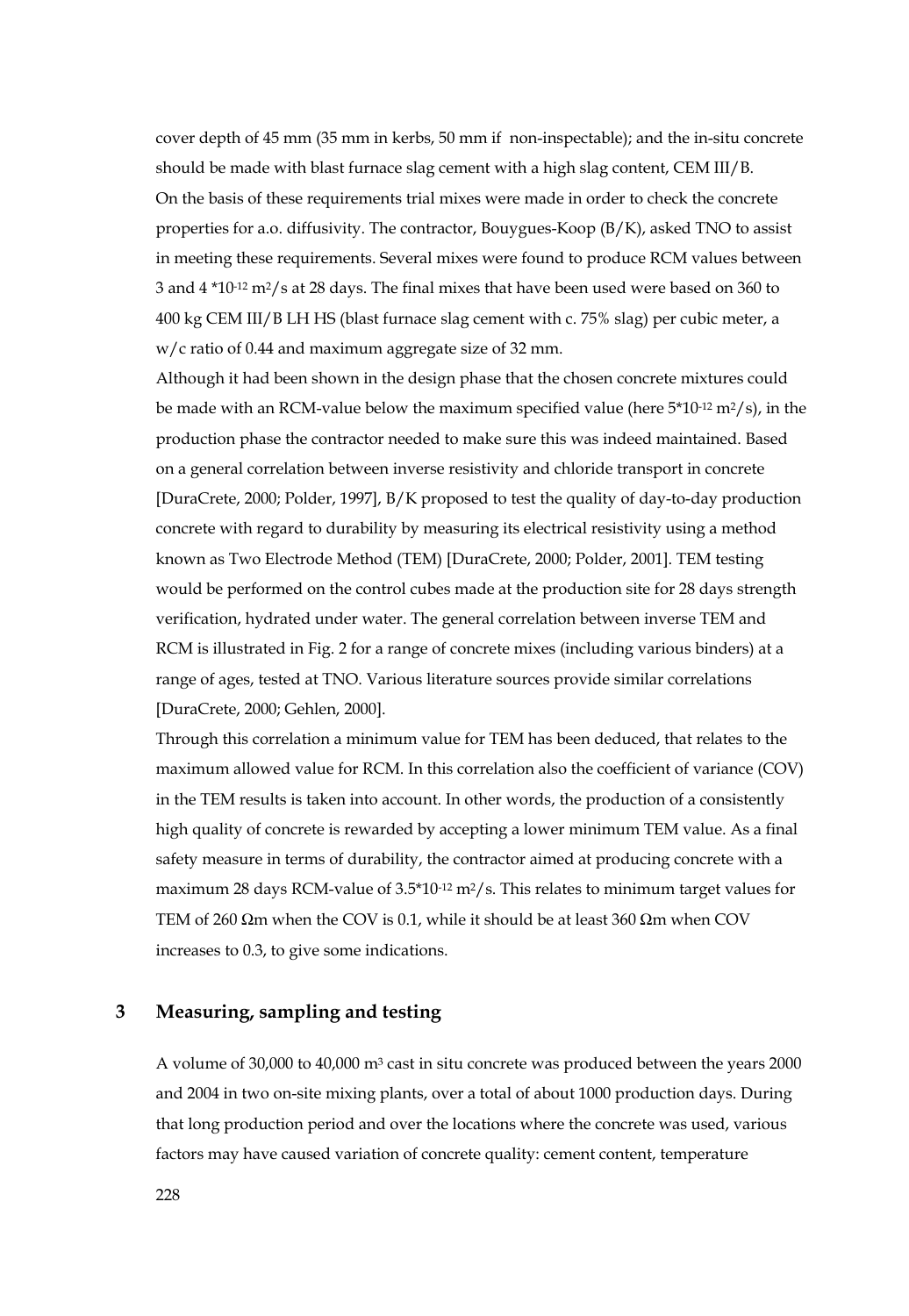(season), curing and exposure (to solar radiation and rain). The client, Project Organisatie HSL-Zuid, and their quality auditor, C.S.O. Adviesbureau, asked the assistance of TNO for the validation of the TEM quality control of the in-situ concrete with regard to durability. The client first randomly selected a number of day productions. Then, out of the various parts cast from those day productions, eight test areas (TA) were selected for investigation as described in Table 1, in order to have a wide variation of the factors mentioned, that could influence the final durability of the concrete. Each Test Area comprised  $2 \times 2$  to  $2 \times 4$ m2 of concrete surface.

In each TA, about 60 reinforcing bars were located and their cover depth measured using a HILTI Ferroscan FS10 scanning cover meter. Furthermore, from each TA 12 cores (∅ 100  $mm, L = 250 mm$ ) have been taken to provide specimens for compressive strength testing according to NEN-EN 12390-3, as well as specimens for RCM testing. Per TA six specimens are tested for compressive strength, generally from a depth of 100 – 200 mm. Per TA, 12 specimens were tested for RCM according to NTBuild 492. Due to the presence of considerable amounts of reinforcement it was impossible to obtain sufficient specimens from the outer concrete without rebars. Consequently limited number of RCM specimens were tested from the outer layers including the surface (0-50 mm), but RCM specimens originated in general from 50 to 100 mm depth, with some from 100-150 mm or 150-200 mm.



*Figure 2: General correlation between inverse resistivity (by TEM) and chloride diffusivity (by RCM) for various binders at various ages (indicated in days) as tested at TNO*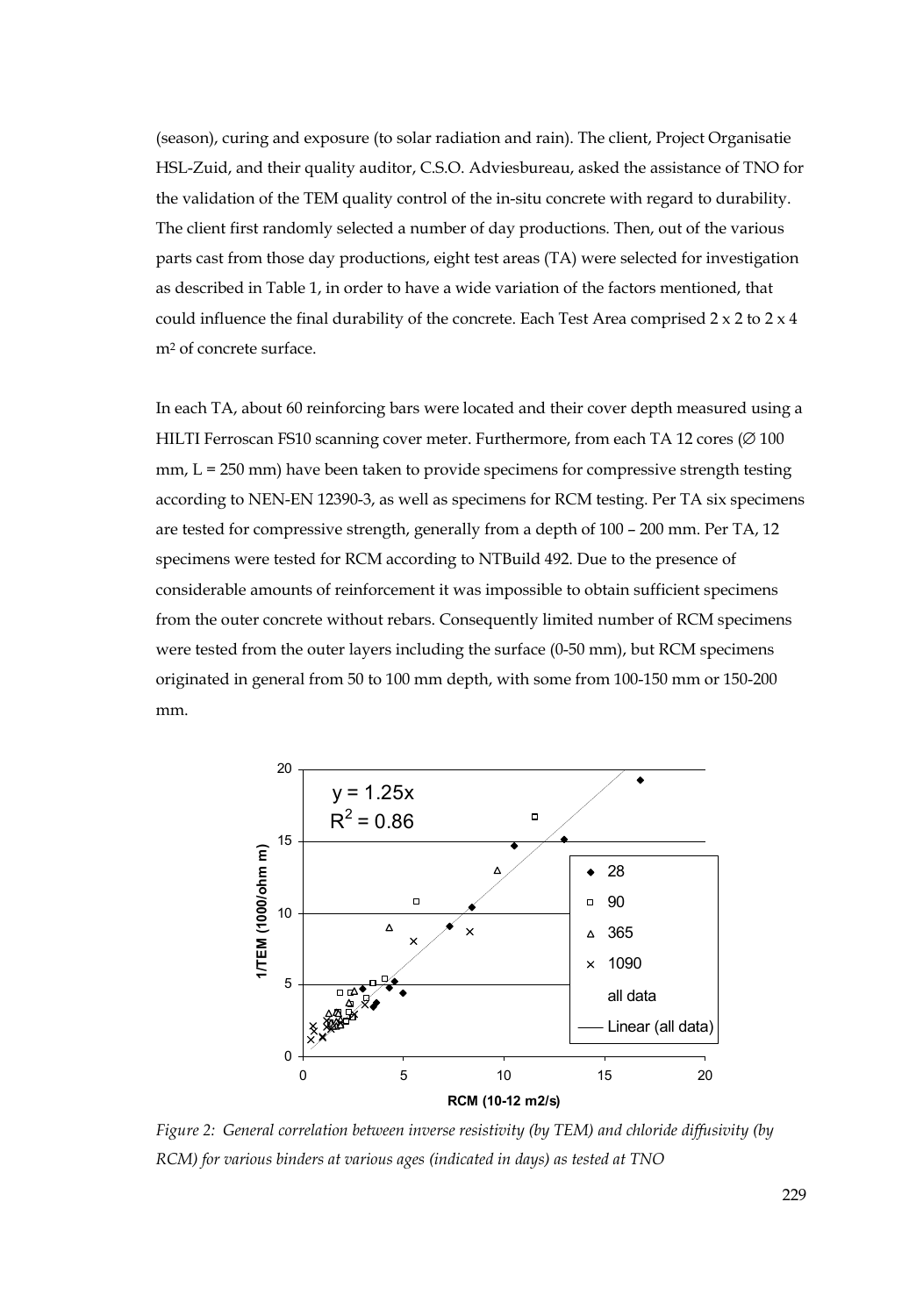| <b>Test Area</b> | Object                   | <b>Type</b>           |
|------------------|--------------------------|-----------------------|
| 1                | South Ramp               | Center wall           |
| $\overline{2}$   | South Cut & Cover        | Center wall           |
| 3                | South Technical Building | Basement Wall AC      |
| $\overline{4}$   | Shaft Bent               | Level +1, East Wall P |
| 5                | Tunnel N11               | East Inner Kerb       |
| 6                | Shaft Achthoven          | Level +0 Wall C       |
| 7                | North Cut & Cover        | East wall             |
| 8                | North Open Ramp          | Floor                 |

*Table 1: Test Areas for cover depth measurements and concrete sampling* 

RCM values were calculated back to 28 days values using the DuraCrete time-dependent model for diffusivity. B/K's Concrete Sample Test Reports (CSTR) of TEM results on the concrete used for the TA's were provided to TNO for the validation procedure.

| <b>Test</b>    | Object                          | Mean | <b>Standard deviation</b> | Minimum          |  |
|----------------|---------------------------------|------|---------------------------|------------------|--|
| Area           |                                 | (mm) | (mm)                      | (mm)             |  |
| $\mathbf{1}$   | South Ramp/ Center wall         | 48   | 16                        | $5*$             |  |
| 2a             |                                 | 67   | 5                         | 57               |  |
| 2 <sub>b</sub> | South Cut & Cover/ Center wall  | 59   | 9                         | 42 @             |  |
| 3a             |                                 | 57   | $\overline{4}$            | 47               |  |
| 3b             | South Technical Building / Wall | 61   | 7                         | 46               |  |
| 4a             |                                 | 45   | 7                         | $32 \text{ }$ \$ |  |
| 4b             | Shaft Bent / Wall               | 71   | 11                        | 52               |  |
| 5              | Tunnel N11 / Kerb               | 49   | 9                         | 36               |  |
| 6a             |                                 | 45   | 12                        | 25#              |  |
| 6b             | Shaft Achthoven / Wall          | 76   | 9                         | 52               |  |
| 7              | North Cut & Cover / Wall        | 81   | 8                         | 66               |  |
| 8a             |                                 | 69   | 9                         | 49               |  |
| 8b             | North Open Ramp / Floor         | 70   | 5                         | 58               |  |
|                |                                 |      |                           |                  |  |

*Table 2: Cover depth measurement results in eight Test Areas (number of bars c. 60 per TA)* 

*\* 19 bars < 45 mm out of 63 measured (4 bars < 15 mm)* 

*@ one bar < 45 mm* 

*\$ 2 bars < 35 mm, 16 bars < 45 mm, out of 34 in TA 4a* 

*# 5 bars < 30 mm, 16 bars < 45, out of 32 bars in TA 6a*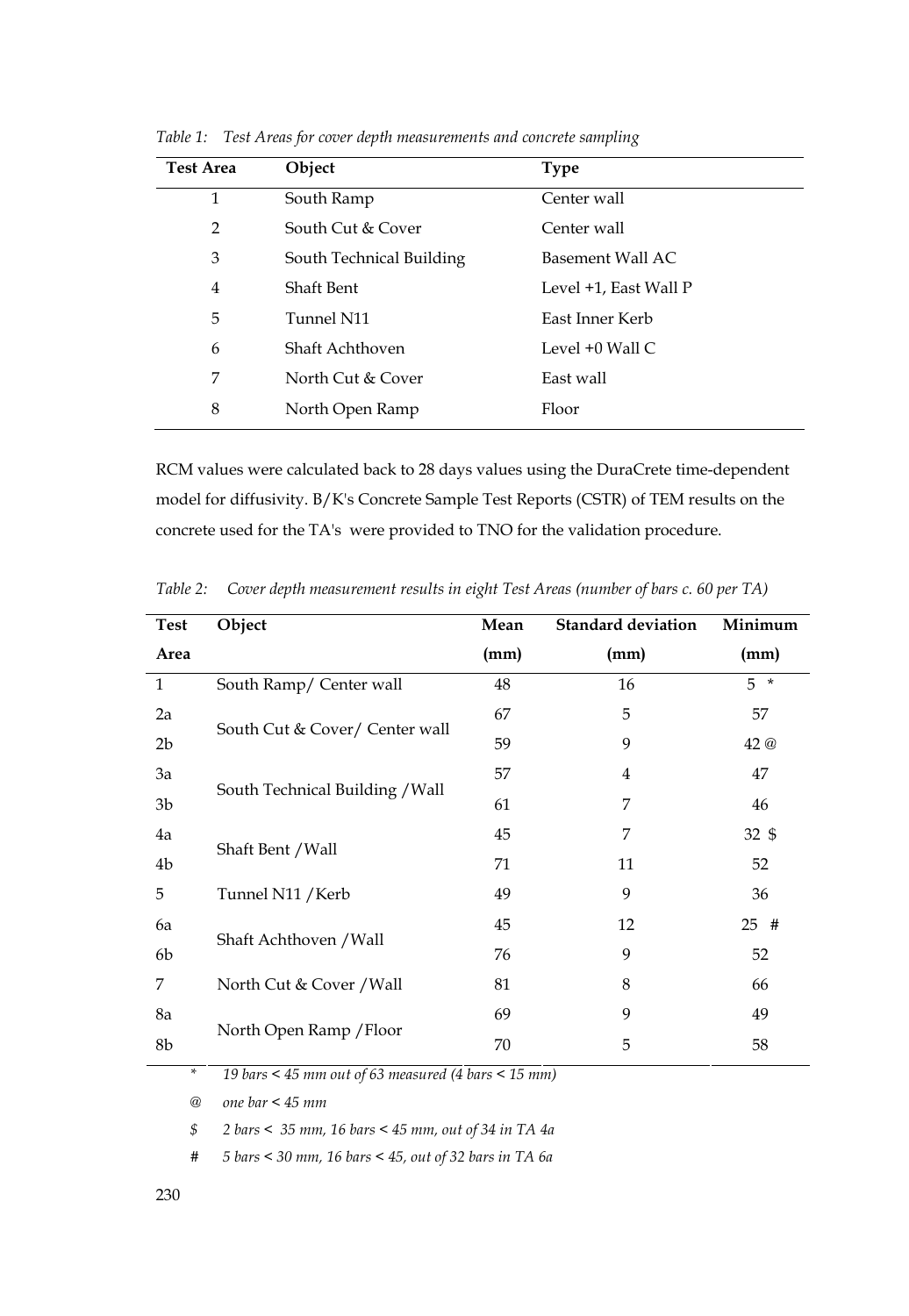## **4 Results**

Results of cover depth measurements are reported in Table 2; in some cases the TA was divided in sub-units for practical reasons, like a doorway in the middle of the TA or a TA of two wall parts.

Additional cover depth measurements were taken in the South Ramp/center wall by the client. They measured for a total of 48 bars, distributed over 4 parts and taken from both sides of the center wall, cover depths in the range from 30 to 80 mm.

Results of RCM testing for specimens from the inner concrete (50 – 200 mm depth) are reported in Table 3. Data on RCM tests of the outer layers of the concrete (0 – 50 mm depth) are shown in Table 4. TEM results for concrete used in the TA's taken from CSTR as measured during production are reported in Table 5.

# **5 Discussion**

#### *5.1 Cover depths*

The results of the cover depth measurements as presented in Table 2 should be judged against the requirements for these TA's. For all TA's with the exception of TA 5, this means the minimum cover depth should be 45 mm. In TA 5, a kerb in the tunnel, the minimum cover depth should be 35 mm.

| <b>Test Area</b> | RCM, mean            | RCM, standard        | Age    |  |  |
|------------------|----------------------|----------------------|--------|--|--|
|                  | $(* 10^{-12} m^2/s)$ | deviation            | (year) |  |  |
|                  |                      | $(* 10^{-12} m^2/s)$ |        |  |  |
| 1                | 2.00                 | 0.86                 | 1.17   |  |  |
| 2                | 2.73                 | 1.54                 | 1.00   |  |  |
| 3                | 2.76                 | 1.17                 | 1.25   |  |  |
| $\overline{4}$   | 2.01                 | 0.86                 | 1.17   |  |  |
| 5                | 1.82                 | 0.65                 | 1.75   |  |  |
| 6                | 1.20                 | 0.56                 | 2.08   |  |  |
| 7                | 1.29                 | 0.54                 | 3.25   |  |  |
| 8                | 1.27                 | 0.34                 | 1.50   |  |  |

*Table 3: Mean and standard deviation of RCM of cores from Test Areas (n=12 per Test Area), inner concrete (50 – 200 mm depth)*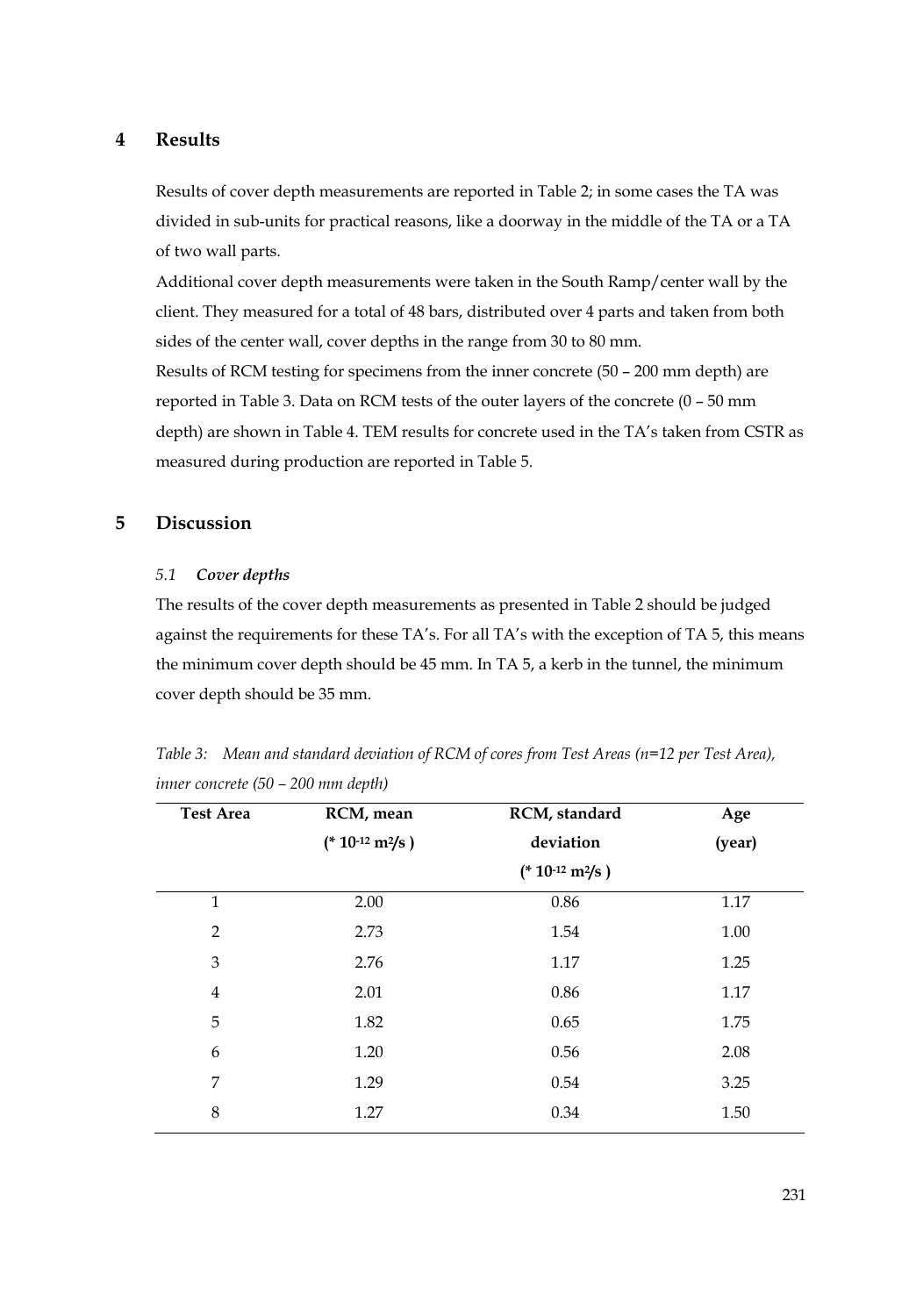Based on the mean values of the cover depth, one could say on the positive side that the mean is 45 mm or more and that the reinforcement in general is located at considerable depth inside the concrete. However, also taking into account the large scatter of about 15% (COV) with two locations even going to 30%, a more detailed discussion seems appropriate.

As minimum cover depth does mean minimum cover depth, only TA's 3, 5, 7 and 8 comply with this requirement. TA number 2 almost complies to the requirement: of all the rebars measured in TA 2 only one was below 45 mm, with an actual cover depth of 42 mm. Assuming a normal distribution for the cover depth values, the client reasoned that one rebar was an acceptable, insignificant accident.

For TA's 1, 4 and 6 the results of the cover depth measurements were not acceptable from a durability point of view based on exposure to chloride. Hence, for these TA's a further

| <b>Test Area</b> | RCM, mean            | RCM, standard deviation | Age    |
|------------------|----------------------|-------------------------|--------|
|                  | $(* 10^{-12} m^2/s)$ | $(* 10^{-12} m^2/s)$    | (year) |
|                  | 2.55                 | 0.71                    | 1.17   |
| $\overline{2}$   | 2.50                 | 0.16                    | 1.00   |
| 6                | 2.25                 | 0.28                    | 2.08   |
| 7                | 1.86                 | 0.54                    | 3.25   |
| 8                | 1.58                 | 0.80                    | 1.50   |
|                  |                      |                         |        |

*Table 4: RCM of specimens taken from the outer layers of the concrete (0 – 50 mm), n = 3 per TA* 

|   | <b>Test Concrete</b> |         | <b>TEM</b> results |              |      |     |         |         | <b>LLTEM</b>  | <b>OTEM</b>   |     |     |    |
|---|----------------------|---------|--------------------|--------------|------|-----|---------|---------|---------------|---------------|-----|-----|----|
|   | Area Code            |         |                    | $(\Omega.m)$ |      |     |         |         | $(\Omega, m)$ | $(\Omega, m)$ |     |     |    |
| 1 | <b>B35 IS 5D</b>     |         | 376 355            |              |      |     |         |         |               |               |     | 366 | 15 |
| 2 | <b>B35 IS 5D</b>     | 375     | 381                | 414          | 414  | 410 | 422     |         |               |               |     | 403 | 20 |
| 3 | <b>B35 IS 5D</b>     | 279     | 285                |              |      |     |         |         |               |               |     | 282 | 4  |
| 4 | <b>B35 IS 5D</b>     | 348     | 373                | 340          | -340 |     |         |         |               |               |     | 350 | 16 |
| 5 | <b>B35 IS 5E</b>     | 478     | 443                |              |      |     |         |         |               |               |     | 461 | 25 |
| 6 | <b>B35 IS 5D</b>     | 266 283 |                    |              |      |     |         |         |               |               |     | 275 | 12 |
| 7 | B35IS Ramp           | 327     | 339                | 366          | 352  | 395 | 364     | 366 351 |               |               |     | 358 | 20 |
| 8 | <b>B35 IS 5D</b>     | 351     | 323                | 317          | 324  |     | 332 357 | 313     | 313           | 312           | 308 | 325 | 17 |
|   |                      |         |                    |              |      |     |         |         |               |               |     |     |    |

*Table 5: TEM results at 28 days age for concrete used in the TA, measured during production*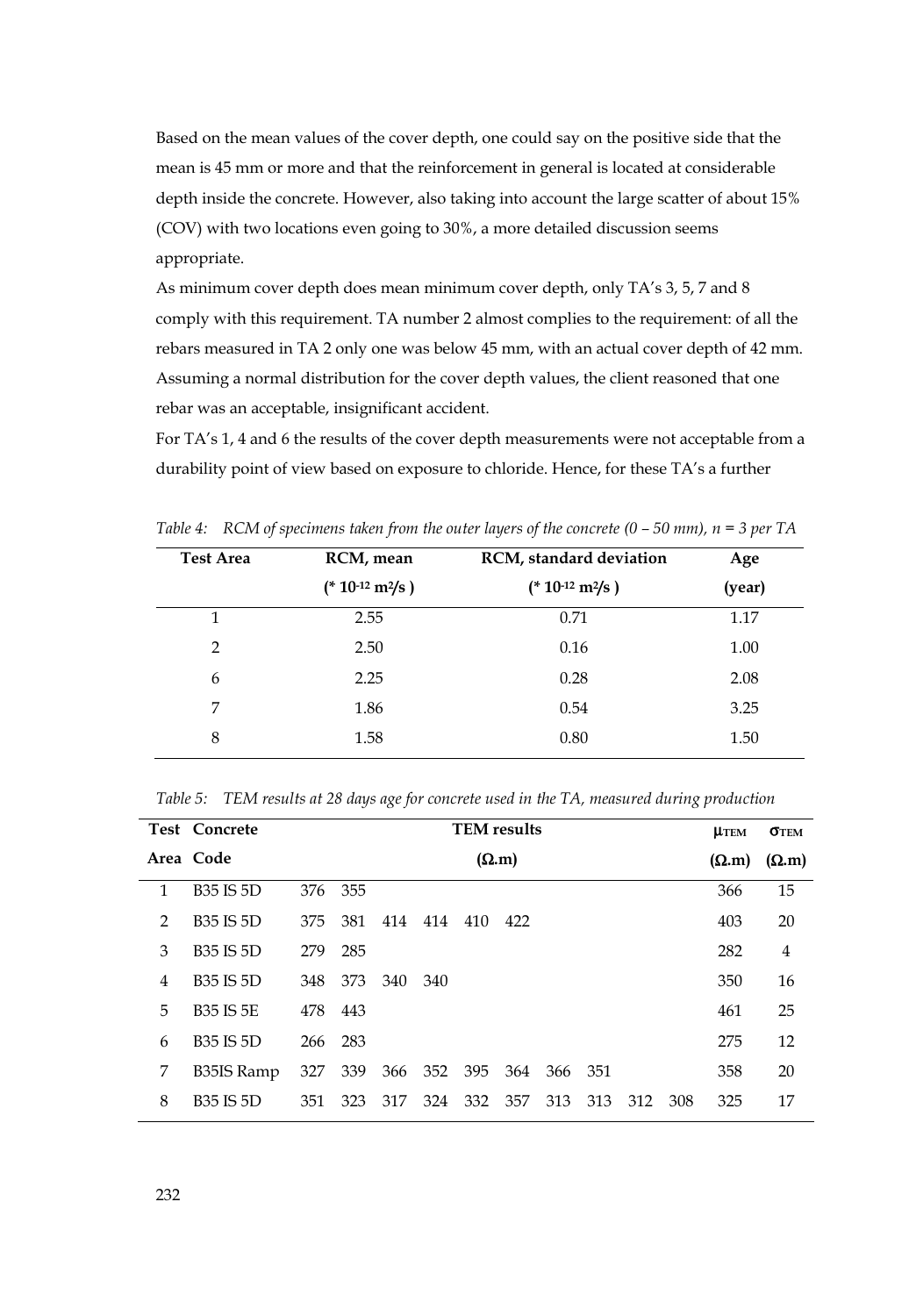analysis was made. TA's 4 and 6 are inner walls of the shaft buildings. TA 1 is the outer part of the center wall, open to wind and rain. For all three of these TA's exposure to chloride from ground water leakage is highly improbable. Consequently, these TA's do not have to be validated against chloride load; in these cases carbonation of concrete becomes service life determining. New probabilistic calculations were made using TNO's software package Prob2B™ (formerly PROBOX), based on carbonation related input from the original SLD according to DuraCrete [DuraCrete, 2000].

The calculations showed that for the concrete used, at  $t = 100$  year cover depths of 35 mm resulted in a reliability index β well over 1.8 for the absence of corrosion initiation due to carbonation; actual values were at least 2.6. For the shafts a cover depth of 20 mm just complied (β=1.8); this is thought reasonable for sheltered concrete. For the center wall (which is exposed to wetting by rain) calculations showed that 8 mm of cover depth would suffice. However, for this latter case we know from practical experience that this is not correct: such low cover depths give a high probability of corrosion and subsequent damage in the form of cracking and spalling. It appears that the DuraCrete carbonation model contains simplifications that are not correct for such low cover depth values. Based on practical experience a minimum of 20 mm seems more appropriate.

Summarising, cover depths of 20 mm and more are viewed as acceptable if chloride ingress can be excluded. Accordingly, TA's 4 and 6 and group 1A in TA 1 will not provide durability problems. The group of bars with less than 20 mm cover in TA 1 remains a potential problem area, and protective measures need to be taken. Additional cover depth measurements, however, suggested that the occurrence of such a low cover group of rebars in the center wall was an incident.

#### *5.2 RCM analysis*

The RCM tests for validation were performed on concrete that was between 1 and 3 years of age. These RCM values are to be validated against a 28 day RCM value that is stipulated for the project. In order to do so the time-dependence model for chloride diffusion from DuraCrete [DuraCrete, 2000] is proposed:

$$
D(t) = D_0 \left(\frac{t_0}{t}\right)^n \tag{1}
$$

233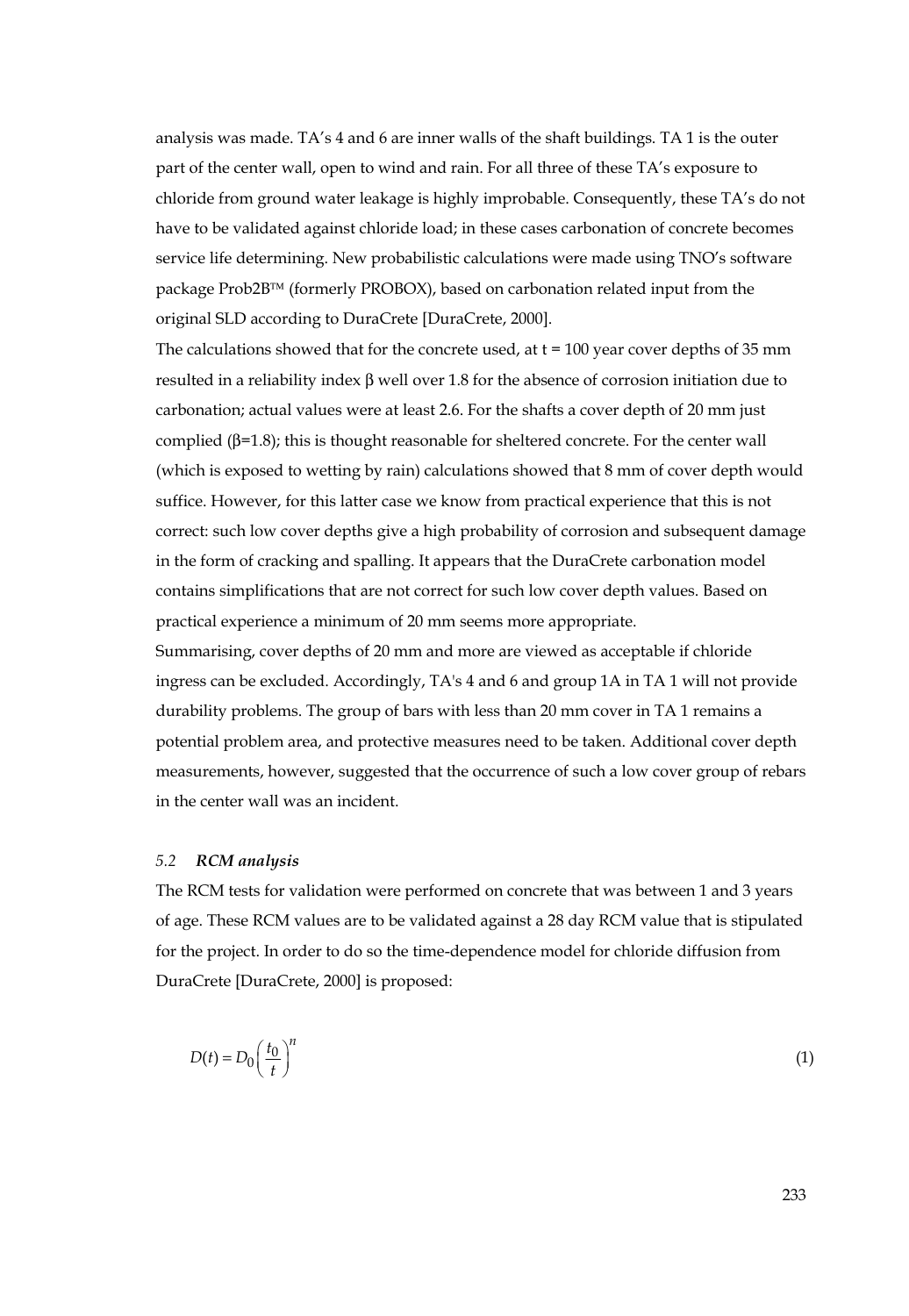wherein  $D(t)$  is RCM at time *t*,  $D_0$  is RCM at 28 days,  $t_0$  is 28 days, *t* is the age of the concrete at sampling and *n* is an ageing coefficient  $(0 \le n \le 1)$ . In short the used procedure is as follows. Starting from the measured RCM value  $D(t)$  the 28 days value  $D_0$  can be calculated taking into account the age of the concrete samples as well as an aging value. This *n*-value was determined in the past by various researchers along two different paths. One line of research uses measured chloride profiles to which Fick's second law of diffusion is fitted to obtain a diffusion coefficient. When a number of diffusion coefficients have been obtained for similar types of concrete but of different age, the ageing coefficient can be obtained from the slope of the diffusion coefficient against time. This way values for *n* have been found according to DuraCrete [DuraCrete, 2000] for blast furnace slag cement of 0.6 (splash zone) and 0.85 (atmospheric conditions). More recent research following the same approach reveals values of 0.45 for marine environment [Polder, 2005; De Rooij, 2005].

Another possibility is to use the actual RCM values from specimens of different age. Similar concrete stored under water for periods up to three years have produced an ageing coefficient of *n*=0.38 [Visser, 2006]. Testing samples from structures of different ages by RCM produced values of about *n*=0.23 for structures around 20 years of age. As TNO was involved in the testing of the trial mixes of B/K for the Green Heart Tunnel, RCM values of these specific mixtures have been gathered up to one year of age, stored under water. For these mixes an ageing coefficient was found of *n*=0.26.

Summarizing, based on *n* values from various sets of RCM results, both from field exposure and from trial mixture results for GHT concrete, the *n* coefficient to be used in the analysis using Eq. (1) should lie between 0.25 and 0.30.

In order to analyse the measured RCM data in this study, it is tentatively assumed that all mixes can be considered as one homogeneous group with regard to chloride diffusivity, in spite of the fact that the concrete of the eight TA's was produced over a three year period in two plants. On the other hand, it is known for example, that the variation of cement content does not seem to have a large influence on the RCM value [Schiessl, 2004]. As the RCM samples have not only been taken from different test areas but also from different depths, it is possible to make an "RCM-profile" to check whether or not samples can be regarded as one group. As, an example, data for TA 1 are shown in Fig. 3. It shows that the mean values for each depth vary, but differences are within the experimental scatter. It can therefore be concluded that the diffusivity of the cover is similar to that of the bulk of the concrete, which is an indication of good curing conditions for the outer concrete. These results are similar for other TA's, which in our view supports that in this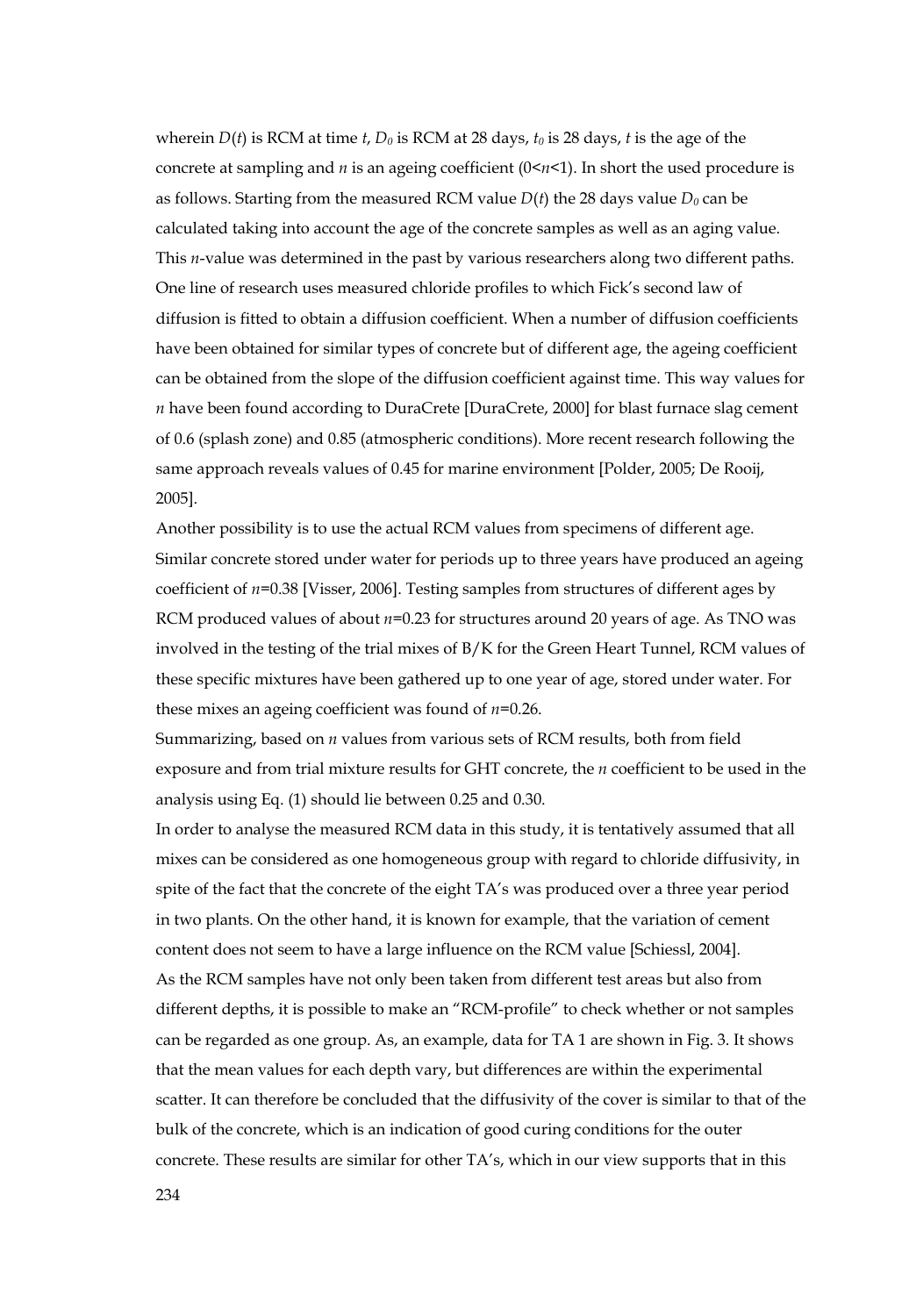case the tested samples are representative for the achieved durability of the concrete with regard to chloride diffusivity. This may not be a general rule, however, as poor curing will strongly affect the cover concrete but less so the bulk concrete!



The measured RCM values are plotted as a function of concrete age at sampling in Fig. 4. The best fit through the measured data is obtained with an exponent of  $n = 0.27$ . This

*Figure 3: Variation of RCM values as a function of depth in TA 1; mean for each individual depth (solid symbols) and standard deviation indicated by error bars; mean of data for all depths in TA 1 (hatched line); number of samples per depth range: three from 0-50 mm; five from 50-100 mm; one from 100-150 mm; six from 150-200 mm.* 

results in a 28-day value of  $D_0 = 3.5 * 10^{12} \text{ m}^2/\text{s}$ . In Fig. 4 also the exponential decay lines have been plotted, starting at  $D_0 = 5.0 * 10^{12} \text{ m}^2/\text{s}$  using values of 0.25 and 0.30. It can be seen that the best-fitting line through the measured RCM values is located below these exponential decay lines. There is considerable scatter, but this is normal for RCM tests; a coefficient of variation (COV) for repeatability was found of 15% to 25% from extensive testing in 15 laboratories [ChlorTest, 2005]. Furthermore, the analysis supports that all data form one group and also supports the reasoning with regard to the aging exponent. Hence, the in-situ cast concrete meets the 28-day requirement of a maximum value of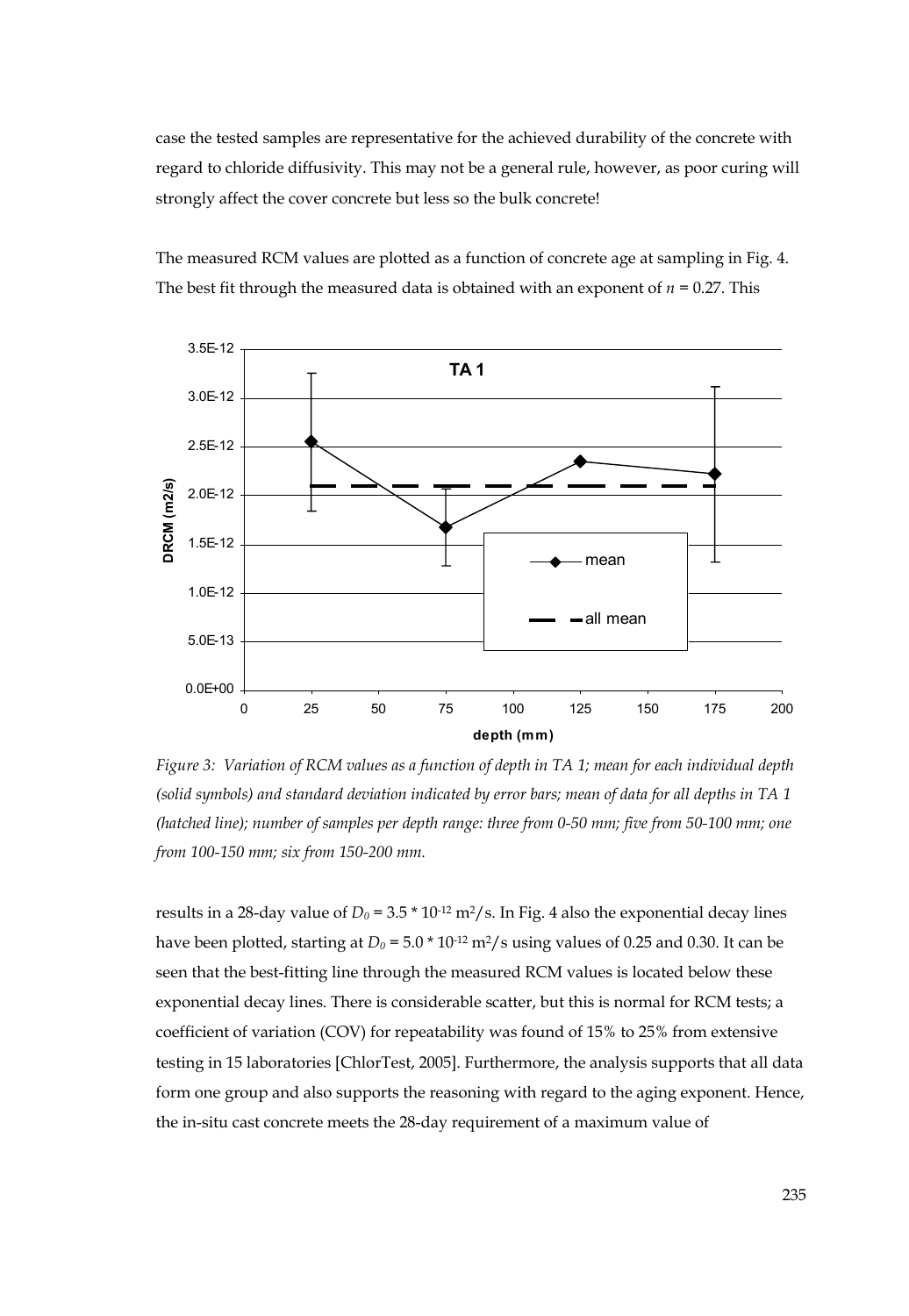$D_0$  = 5.0  $*$  10<sup>-12</sup> m<sup>2</sup>/s and it has been possible to validate this at later ages. We realise, however, that the understanding of long-term aspects of chloride diffusivity in concrete is far from complete. For recent views on long term diffusivity modelling, see [Lay, 2003; Visser, 2006].



*Figure 4: RCM results: mean values of 12 samples per test area (solid symbols), standard deviations indicated by vertical error bars. Solid line is best-fit. Large white circle top left is specified maximum value at 28 days; black diamond underneath white circle is extrapolated (to 28-days value) of best-fit line.* 

#### *5.3 TEM analysis*

Could the good validation results have been foreseen based on the TEM measurements during production? To answer this question Table 5 is used. As can be seen in Table 5, standard deviations for TEM results are rather small relative to mean values; COV's ranged from 0.02 to 0.06. Multi-laboratory research also showed low COV's for resistivity testing [ChlorTest, 2005]. In our case the low COV's suggest that the variability within each day production was small. For such a low COV, the required minimum resistivity was specified to be 260  $\Omega$ m. The batch mean resistivity was higher than this requirement in all cases, with a lowest value of 275  $\Omega$ m at 28 days (Table 5). Consequently, according to the quality control testing, all batches related to our TA's complied with the TEM requirement. As the RCM's from these TA's also complied with the service life design requirement (see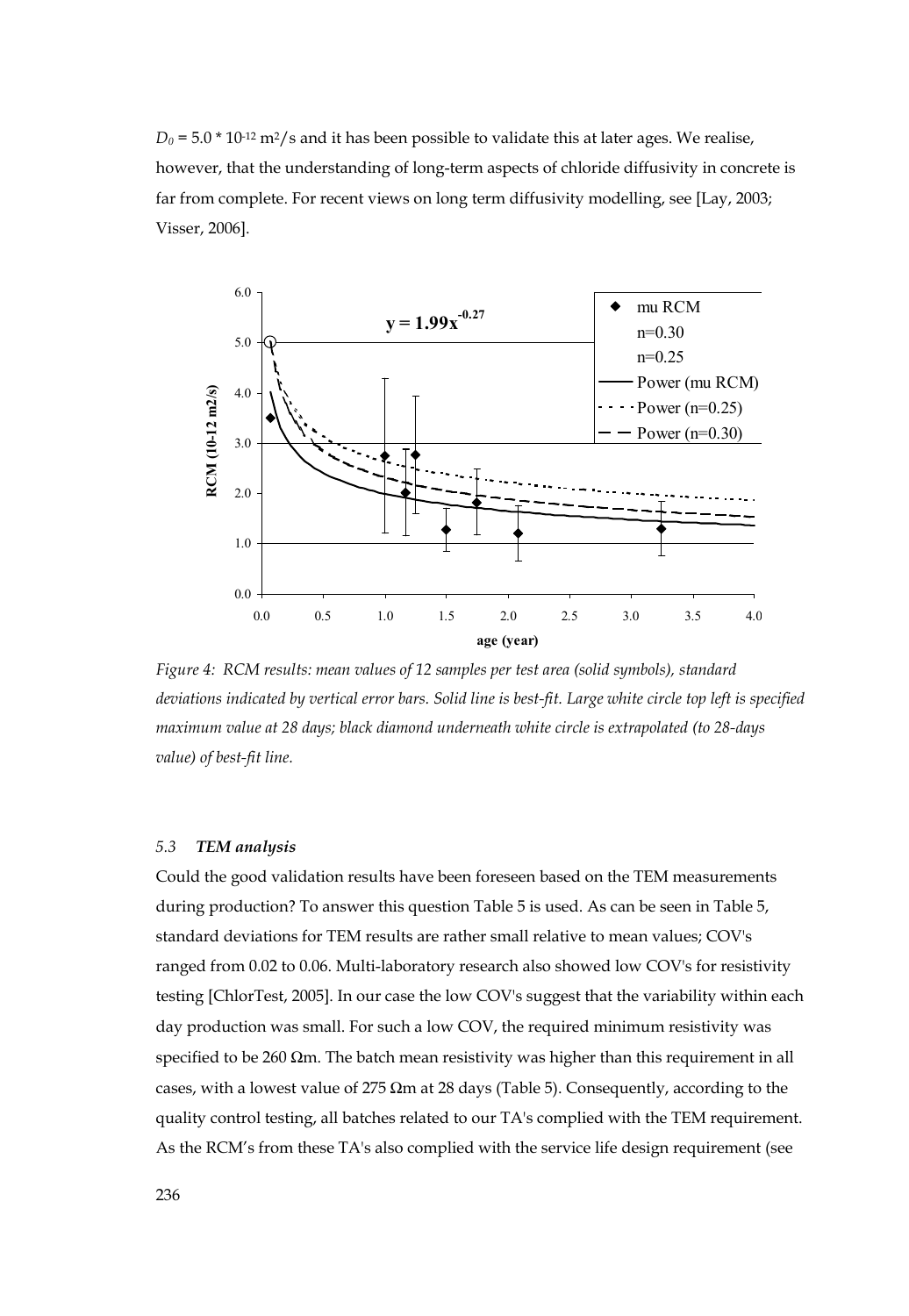Section 5.2), it was concluded that the quality control testing was adequate, both with regard to the procedure followed and with regard to the achieved durability of the concrete.

#### **6 Conclusions**

For cast in situ concrete parts of a large train tunnel, cover depths were measured and concrete was sampled for testing in order to assess compliance with the design for a service life of 100 years and to validate the quality control during production with regard to durability. The service life requirements were based on possible (future) exposure to chloride ions and carbonation. Eight test areas were chosen to include a variety of structural parts and technological/environmental conditions. The concrete in these test areas was produced using blast furnace slag cement over a period of three years in two mixing plants.

Cover depths at five out of eight test areas complied to the requirement (except a single incident). For the other three test areas, it was shown that chloride exposure was highly improbable due to the position of those parts. In those cases, cover depths were sufficient to exclude carbonation induced corrosion, with the exception of one group of bars at very low cover depth, which needs additional protection. Additional cover depth testing showed that this group was an incident.

Cores taken from the test areas were tested for chloride diffusivity using the Rapid Chloride Migration method. The age of the concrete when sampled ranged from one to three years. It was found that the chloride diffusivity did not significantly vary with depth from the surface down to 200 mm. This suggests that the curing of the concrete had been adequate. Diffusion coefficients were calculated back to 28-day values using an empirical model, taking into account the decrease of diffusion coefficient through time due to hydration. The results showed that the concrete had a consistently low chloride diffusivity and complied with the requirement.

During production, quality control was carried out by non-destructive electrical resistivity testing of cubes (intended for strength testing) at 28 days age. Acceptance of the results was based on statistical analysis of the correlation between resistivity and diffusivity and on the variation present in each batch. According to the procedure, all batches of concrete used to produce the concrete in the test areas complied with the criterion. As testing of samples from those test areas showed satisfactory chloride diffusivity, it is concluded that quality control by resistivity testing as carried out in this project was successful.